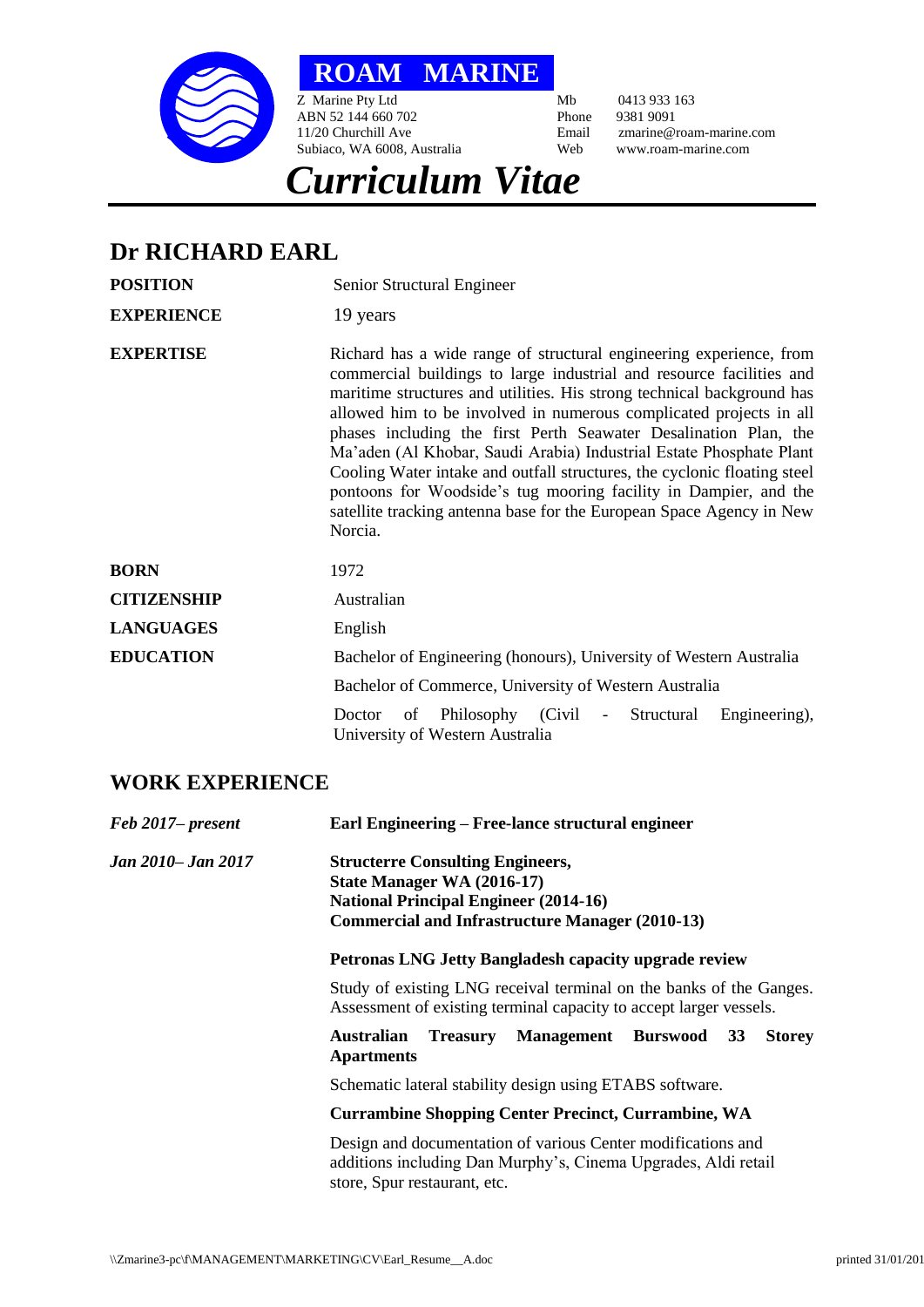## **Geraldton Eastern Breakwater Entertainment Precinct, WA**

Design and documentation of Lookout structure, Shade Structures, various landscaping structures on existing breakwater.

**Project Sponsor and Design Reviewer for large proportion of projects undertaken by the Commercial and Infrastructure department between 2010 and 2015.**

*2004– 2009* **WorleyParsons, Manager Marine and Coastal / Marine and Structural (2007-9) Lead Structural Engineer / Senior Structural Engineer (2004- 2006) Hancock Prospecting Roy Hill Port and Rail Development, feasibility studies** – Project Manager **Burrup Materials Facility Stage 2B Floating Tug Pens Cyclone Haven, Dampier, WA -** Lead structural engineer. **Burrup Materials Facility Stage 1 Load out wharf –** Reviewing engineer. **Australian Marine Complex Submarine Transfer Wharf** - Reviewing engineer. **Australian Marine Complex Eastern Wharves** – Reviewing engineer. **Dampier Port Authority Short Term Cargo Wharf Concept Design** – Structural Engineer. **Ma'aden (Al Khobar, Saudi Arabia) Industrial Estate Phosphate Plant Cooling Water intake and outfall structures Front End Engineering Design** – Lead engineer, **Detailed Design** – Review Engineer. **IKEA Superstore Perth** – Reviewing engineer. **Sunset Coast Water Alliance Perth South Metropolitan Sewerage Plant Bundle Upgrades** - Lead Structural Engineer **Coral Bay Wastewater Treatment Plant -** Lead Structural Engineer. **Alkimos Outfall Structure and Pipeline –** Lead Engineer **Perth Reverse Osmosis Desalination Plant (Number 1 – Cockburn)** - Lead Structural Engineer. *2002– 2004* **Wood & Grieve Engineers, Project Engineer CBH Apartment Building, West Perth Metro Apartment Building, West Perth Geraldton Port Authority Wharf Remediation Diesel Motors Mercedes, Bentley Burswood Towers Concepts**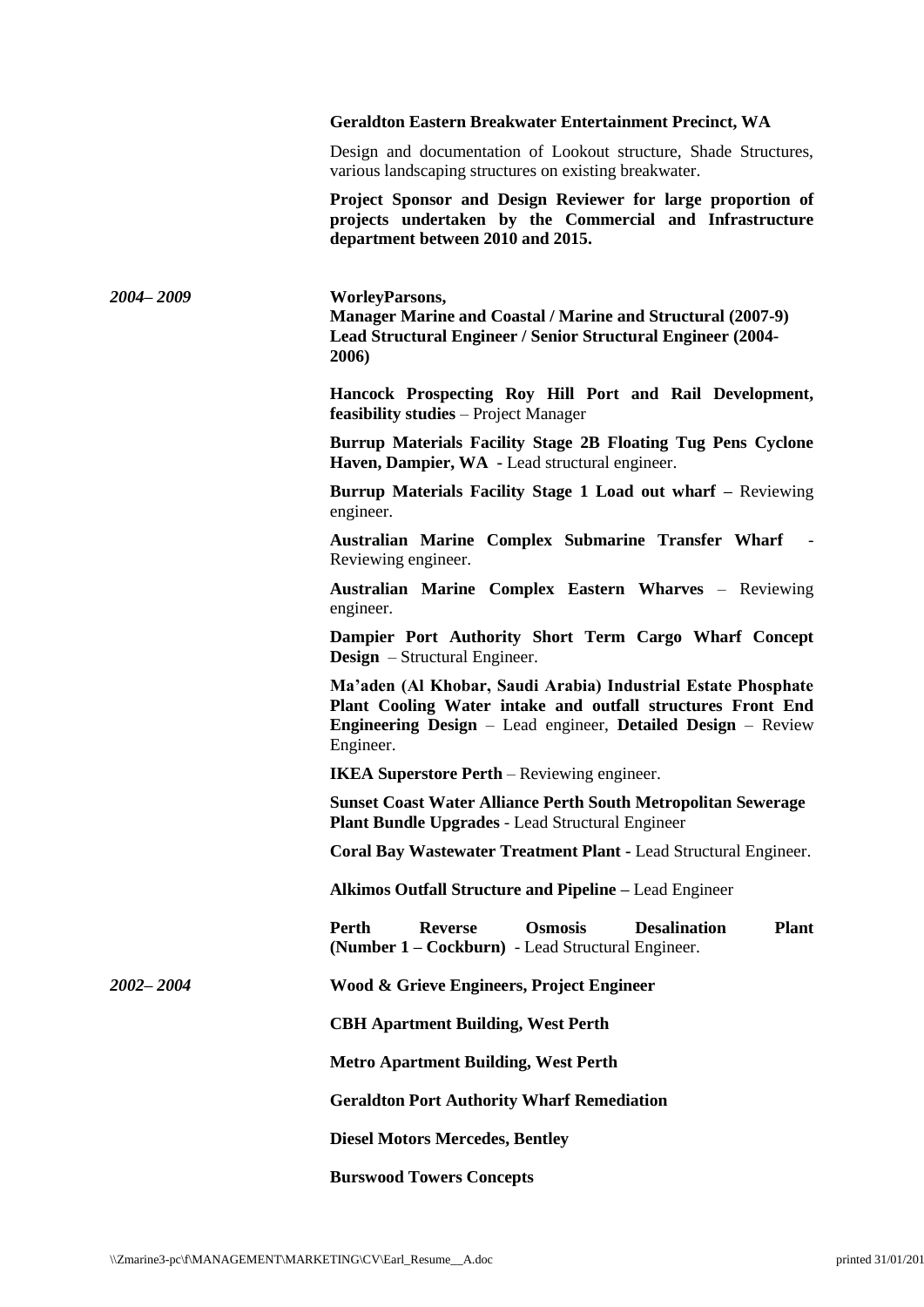|           | Warburton Health Care Facility and Multi-Function Police<br><b>Facility</b>  |
|-----------|------------------------------------------------------------------------------|
|           | Harvey Norman Midland / Pivot Showrooms, Midland                             |
|           | <b>Mount Pleasant Baptist Church</b>                                         |
|           | <b>Motorolla Building Nedlands</b>                                           |
|           | <b>Orelia Primary School</b>                                                 |
|           | <b>Cockburn Dental Clinic</b>                                                |
|           | <b>HMAS Stirling Armoury Facility, Garden Island</b>                         |
|           | <b>Esplanade Hotel Expansion, Marine Terrace Fremantle</b>                   |
|           | <b>Bethesda Hospital Expansion</b>                                           |
|           | <b>Arcadia Court Apartment Building</b>                                      |
|           | <b>Margaret River Shopping Centre Extensions</b>                             |
|           | <b>Floreat Forum Upgrade &amp; Extensions</b>                                |
|           | King Edward Rd Commercial Centre, Osborne Park                               |
| 1998-2002 | <b>Connell Wagner (now Aurecon)</b>                                          |
|           | <b>Harvey Norman Store, Armadale</b>                                         |
|           | <b>Kalgoorlie Nickel Smelter</b>                                             |
|           | <b>Target department store, Joondalup</b>                                    |
|           | <b>Millennium Cinemas, Fremantle</b>                                         |
|           | <b>RAAF Learmonth</b>                                                        |
|           | <b>Shenton College, Shenton Park</b>                                         |
|           | <b>Bunbury Port Authority Berth Review</b>                                   |
|           | <b>Royal Perth Yacht Club Extensions, Nedlands</b>                           |
|           | <b>Pemberton Hospital</b>                                                    |
|           | Harvey Norman Department Stores, Whyalla and Mt Gambier,<br><b>Adelaide</b>  |
|           | <b>Fremantle Justice Complex, Fremantle</b>                                  |
|           | <b>Monkey Mia Visitor Centre</b>                                             |
|           | Motorola centre, Crawley - Dynamic analysis of column-less<br>computer floor |
|           | CY O'Connor College of TAFE, Moora                                           |